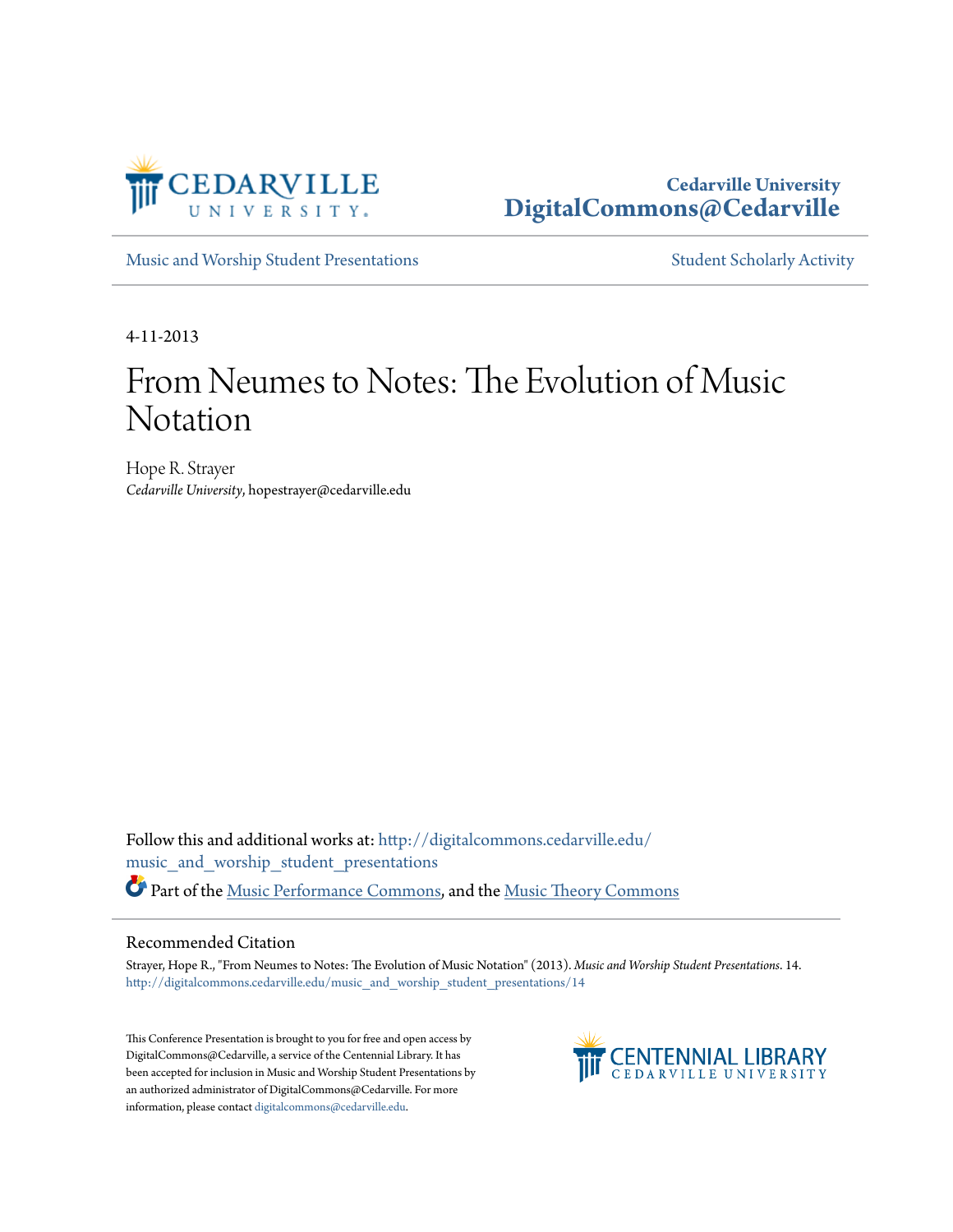### From Neumes to Notes:

#### The Evolution of Music Notation

Hope Strayer *Cedarville University*

New things are often viewed as being better and more advanced than older counterparts. However, new does not denote superior. Music notation serves as one example of old methods that were as adequate as the new. Early forms of music notation may appear vague and ambiguous, but when combined with oral tradition the notation contained all the information required for a successful performance. Though these early notational forms seem insufficient when compared with contemporary forms, notation cannot be removed from the context in which it served. From the origin of neumes in the ninth century to the rhythmic developments of the Ars Nova period in the fourteenth century, each musical period collaborated with the foundation of oral tradition to create and adapt notational forms. The evolution of music notation progressed as series of innovations that worked alongside oral tradition to meet the musical demands of each period.

Before delving into a discussion of notation, two classes of music notation must be defined. Notation can be either phonetic "in which sounds are represented by letters, numbers or other signs" or diastematic, also called intervallic "in which sounds are represented graphically."<sup>1</sup> Ancient Greek and Chinese music is based on phonetic music notation while Western music is a diastematic music notation.<sup>2</sup> Even within the parameters of diastematic notation the scope of notational forms is vast since various countries and cultures developed individual forms of notation. Differences consist of variations in penmanship, slight modifications, or fundamentally different styles.<sup>3</sup> Some of these cultures include, but are not limited to Coptic, Ethiopian,

 $\overline{a}$ 

<sup>1</sup> Richard Rastall, *The Notation of Western Music* (New York: St. Martin's Press, 1982), 1.

<sup>2</sup> Ibid.

<sup>3</sup> Willi Apel, *Gregorian Chant* (Bloomington: Indiana University Press, 1966), 99.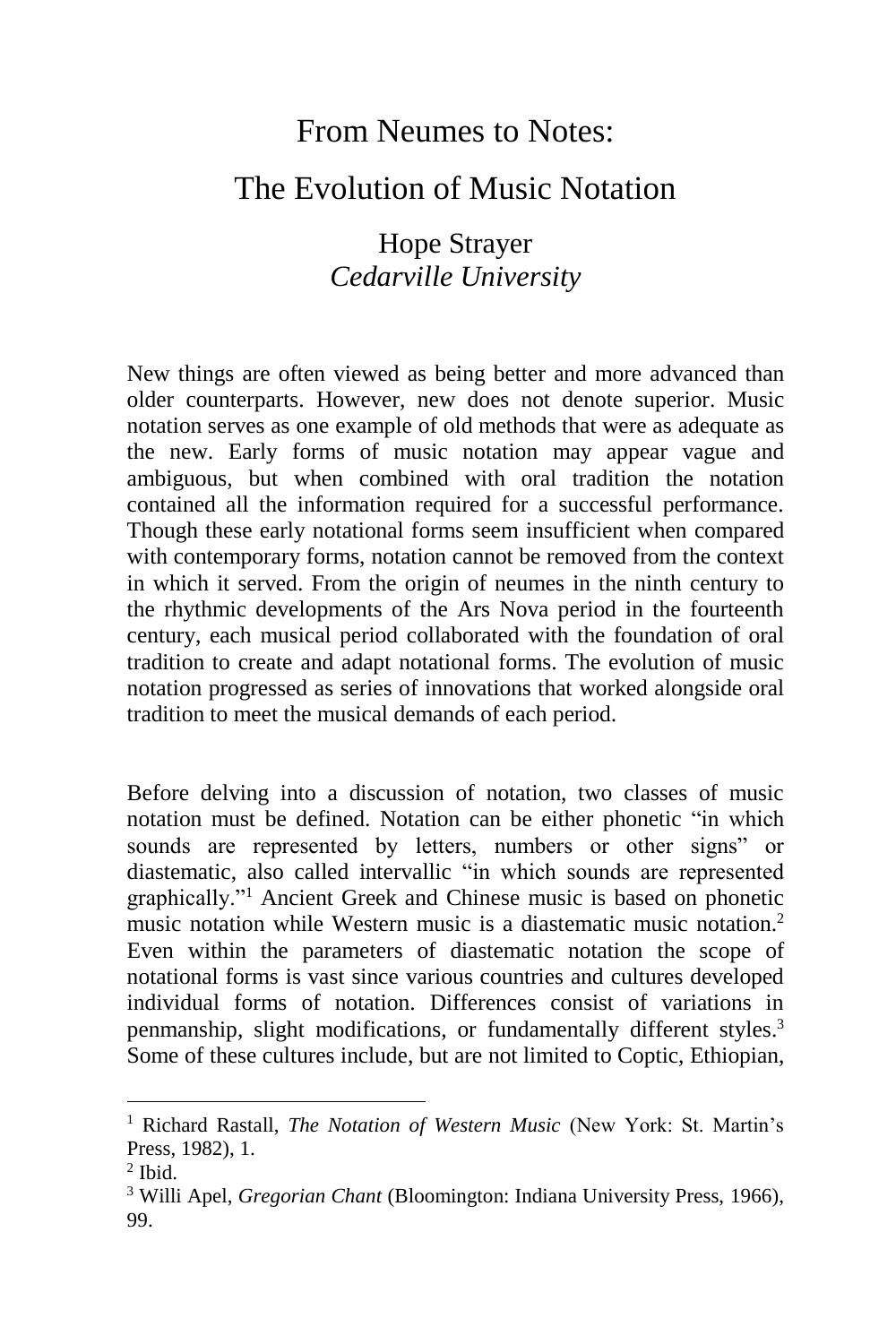Armenian, and Russian. <sup>4</sup> This paper will not attempt to encompass all these forms; instead, it will trace a progression of Western music notation.

Western notation begins with neumes. Although ancient notational forms such as Greek notation predate neumes, the foundation of Western music notation originates here. The word "neumes" is derived from the Greek word *neuma* which means "a sign."<sup>5</sup> Leo Treitler describes neumes as "those melodic inflections of the syllables."<sup>6</sup> Numerous theories exist on how the neumes developed, but pinpointing an exact source proves to be elusive. Even among well-respected scholars, varying opinions exist on how to interpret the evidence. Kenneth Levy supplies six theories on how neumes originated: accents in classical literature, Byzantine-Greek models, cheironomy [the gestures made by choir directors to trace melodic lines], punctuationsigns and language-usage, ekphonetic notations, and eclectic theories.<sup>7</sup> Numerous debates still center on this issue, but many scholars agree that neumes most likely originated from accents in classical literature. Carl Parrish states, "it is generally held today that the direct origin of neumes lay in the accentuation signs of Greek and Roman literature, ascribed to the Aristophanes of Byzantium (ca. 180 B.C.)." <sup>8</sup> Despite the ambiguity in the specific ancestral predecessors of neumes, there is no debate that ancient forms prompted the origin of Western music notation.

The use of neumes to notate melodies first began as symbols placed above the text to indicate the melodic gesture for that syllable. Neumes encoded musical information concerning the "coordination of melodic syllables of text…and the directions of melodic movement *within* the

<sup>4</sup> Dom Anselm Hughes, ed., *Early Medieval Music up to 1300* (London: Oxford University Press, 1954). 45-57.

<sup>5</sup> Rastall, *The Notation of Western Music*, 15.

<sup>6</sup> Leo Treitler, "The Early History of Music Writing in the West," *Journal of the American Musicological Society* 35, no. 2 (1982): 244, doi: 10.2307/831146.

<sup>7</sup> Kenneth Levy, "On the Origin of Neumes," *Early Music History* 7. (1987):62-64, http://www.jstor.org/stable/853888.

<sup>8</sup> Carl Parrish, *The Notation of Medieval Music* (New York: W.W. Norton, 1957), 4.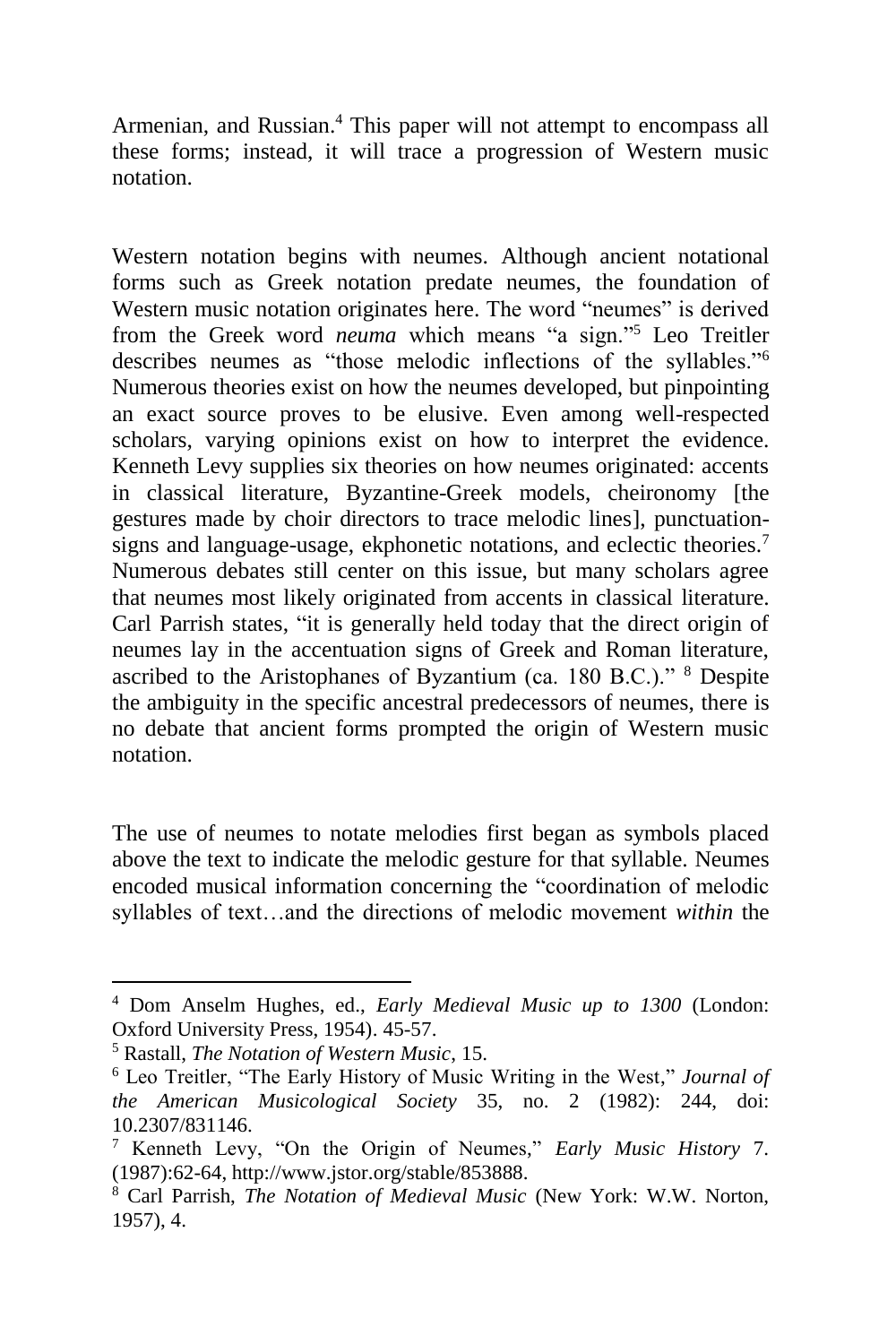inflections represented by the neumes."<sup>9</sup> These early neumes appeared in the ninth century and contained general information concerning the melodic contour, yet the intervallic distance between each note was indistinguishable.<sup>10</sup> Since exact pitches could not be discerned from neumatic notation, a melody still had to be taught to the performers through oral tradition. Therefore, the formation of music notation did not replace the traditions of music. Instead, it complemented and enhanced musical methods that were already in practice. "[T]hese signs served only as a guide for singers who knew the melodies more or less by heart, or for the choir leader who may have interpreted them to the singers by appropriate movements of the hand. Such neumes are called staffless, oratorical, cheironomic."<sup>11</sup> The forms of oral and written music were not mutually exclusive; they worked together to create an optimum form of musical practice.

Up to this point in the evolution of notation neumatic notation suited the demands of the period. Music was still learned through rote memorization, but now notation provided a guide through the melodic line of a piece and aided memorization. However, neumes did not offer any more information than a general idea of the musical outline. An alternation to the neumatic notational form remedied this problem.

> Shortly before the year 1000 we find the earliest traces of a more careful manner of writing, designed to give a clearer visual indication of pitches and intervals. Without actually writing a staff, the scribes imagined horizontal lines representing lower or higher pitches, and wrote the neumes not only in lower or higher positions, but also to a certain extent in various degrees of elongation, so that a *podatus* standing for an ascending fourth would reach up higher than one indicating an ascending second…Notation of a tentatively diastematic character appears for the first time in Italian and Aquitanian (southern France) manuscripts of the late tenth century.<sup>12</sup>

<sup>&</sup>lt;sup>9</sup> Treitler, "The Early History of Music Writing in the West," 245.

<sup>10</sup> Apel, *Gregorian Chant,* 118.

 $11$  Ibid.

<sup>12</sup> Apel, *Gregorian Chant,* 118-119.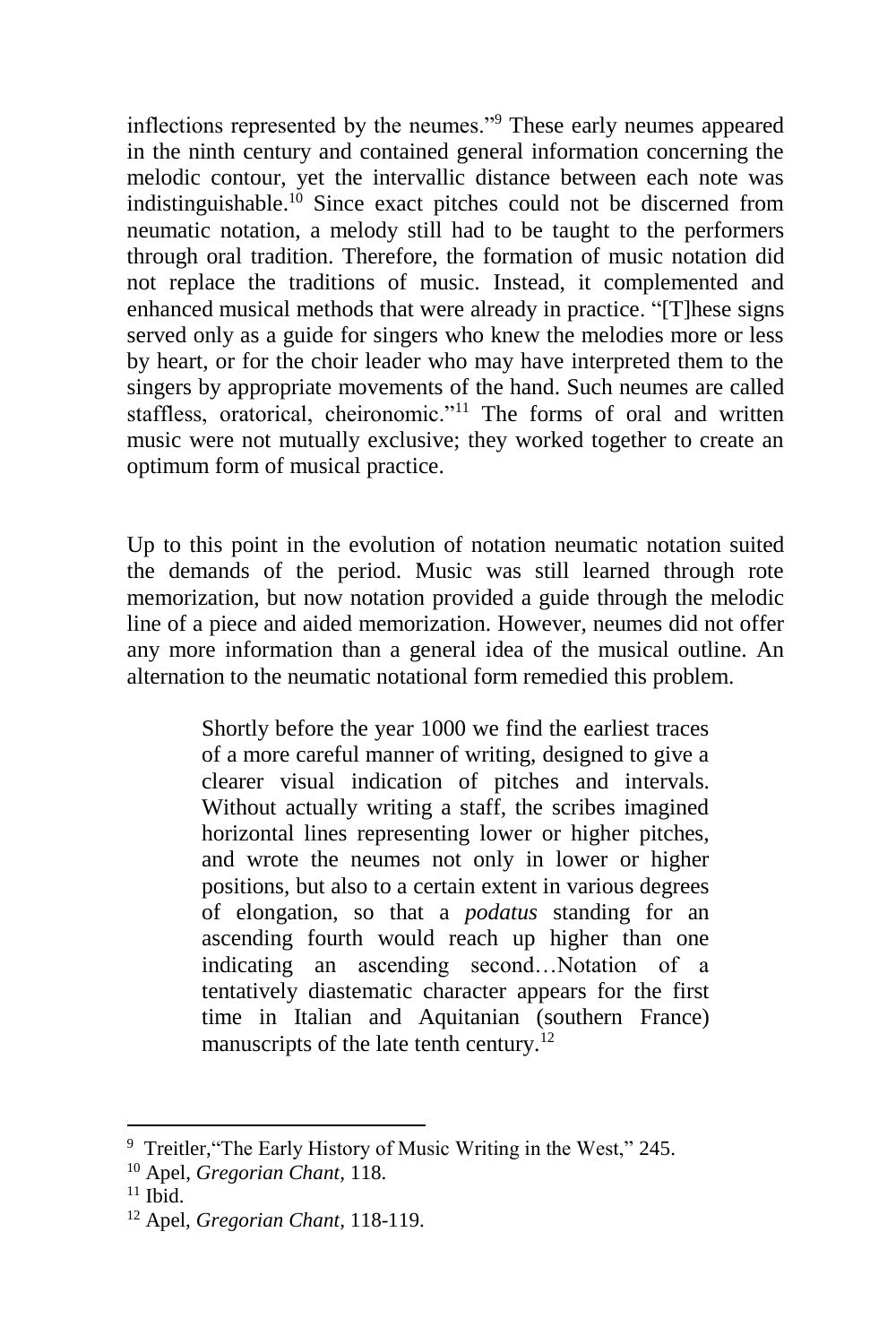The resulting innovation was diastematic or heightened neumes. They gave a greater specificity to the notation of the time since an approximate size and direction of each interval could be determined according to the relative height of the neumes. Exact intervals could not yet be determined since the heights were relative. However, diastematic neumes conveyed a clearer sense of the melodic shape than the earlier neumatic form.

Following the invention of the diastematic neumes heightened over an imaginary line, an actual line began to be used in notation. The line which appeared near the end of the tenth century started as a dry line scratched into parchment and was later drawn in ink.<sup>13</sup> This line is the ancestor of what we know today as a staff. Dom Anselm Hughes comments on the progression: "Before long the actual lines of the staff began to appear—first the line for  $F$ , usually in red; then that for  $c$ , often in yellow; then lines intermediately for *a* and over the top of the *c*-line for *e…* Once the staff was established as a convention, men began to abandon the use of varied colours and to rule all four lines in red or in black."<sup>14</sup> Either "C" or "F" was drawn on one of the lines to indicate the pitch of the line. Both letters most frequently appeared on the fourth or third line. <sup>15</sup> After the selection of which letter was to be used, neumes were arranged on the lines and spaces much in the same way notes are placed on a modern staff. Unlike the contemporary staff, the early staff had only four lines.

Guido of Arezzo, a Benedictine monk, is credited with the innovation of the staff; however, debates abound concerning Guido's specific involvement in staff notation. Oliver Strunk states that Guido most likely did not solely devise the staff, but made significant contributions to its development. Others such as Jos. Smits van Waesberghe assert that Guido singlehandedly invented and introduced staff notation.<sup>16</sup> Despite disagreement on Guido's participation in the creation of the staff, most scholars acknowledge that Guido's numerous writings on the staff helped promulgate its use. In Guido's Prologue to his

l

<sup>13</sup> Parrish, *The Notation of Medieval Music,* 9.

<sup>14</sup> Hughes, *Early Medieval Music up to 1300*, 290.

<sup>15</sup> Andrew Klarmann, *Gregorian Chant,* (Toledo: Gregorian Institute of America, 1945), 2.

<sup>16</sup> Jos. Waesberghe, "The Musical Notation of Guido of Arezzo," *Musica Disciplina.* 5 (1951):16, http://www.jstor.org/stable/20531824.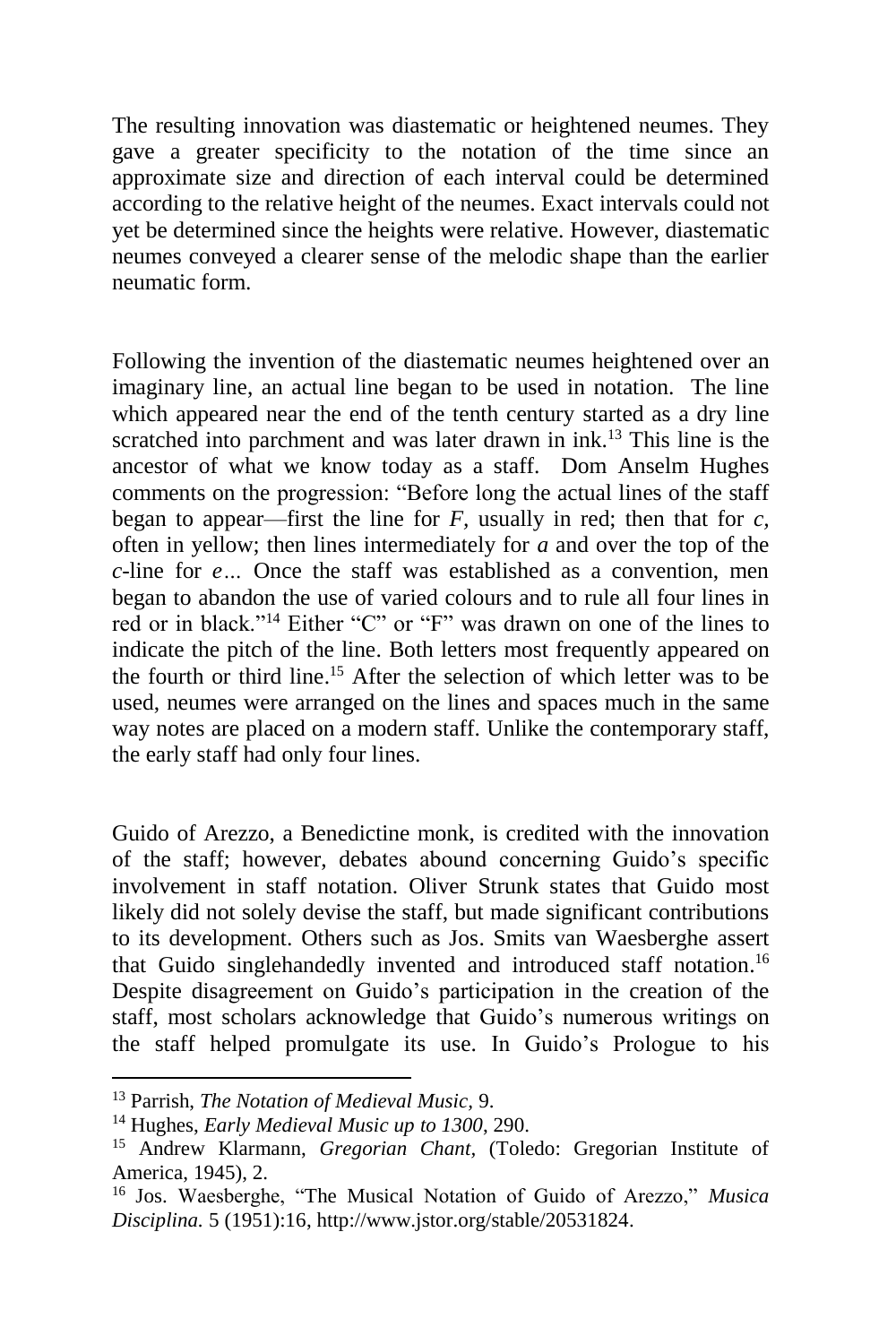Antiphoner he describes the characteristics of the new notational system. "We use two colors, namely yellow and red, and by means of them I teach you a very useful rule that will enable you to know readily to what tone and to what letter of the monochord every neume and any sound belongs..."<sup>17</sup>

For the first time in the West, the pitches of a melody could be transmitted without the aid of oral tradition. Musicians could learn new songs without hearing them first. Guido deemed the practice of teaching a melody through listening as "childish" and praised staff notation as "an excellent method in finding an unknown melody…and most useful in practice."<sup>18</sup> Musicians now possessed a clear map of the music they sang. The creation of the staff indicated specific directions for the size, direction, and distance of the interval. Guido also identified the staff's assistance with memorization. "After I began teaching this procedure to boys, some of them were able before the third day to sing an unknown melody with ease, which by other methods would not have been possible in many weeks."<sup>19</sup> These aspects of the new notation produced ramifications for both the literacy and transportation of music; music could be learned without hearing it, music could be memorized more easily, and music could be transported to and learned in distant cities.

The invention of staff notation expanded the possibilities of music, but it did not eliminate the use of oral tradition. Anna Maria Busse Berger states, "The invention of writing does not automatically put an end to memorization. Quite the opposite, writing is normally used at first as a mnemonic tool. Thus, we should no longer assume that the invention of the staff…which made possible unambiguous pitch notation eliminated or reduced performance from memory."<sup>20</sup> She asserts that even after the creation of the staff, orality was the chosen method of learning music. Notation served as an aide by reminding singers of chants that they already memorized. As the specificity of music notation increased, it

l

<sup>17</sup> Oliver Strunk, ed., *Source Readings in Music History*, Rev. ed. (New York: W. W. Norton., 1978), 213.

<sup>18</sup> Ibid., 216.

<sup>19</sup> Strunk, *Source Readings in Music History*, 217.

<sup>20</sup> Anna Maria Busse Berger, *Medieval Music and the Art of Memory* (Berkeley: University of California Press, 2005), 47-48.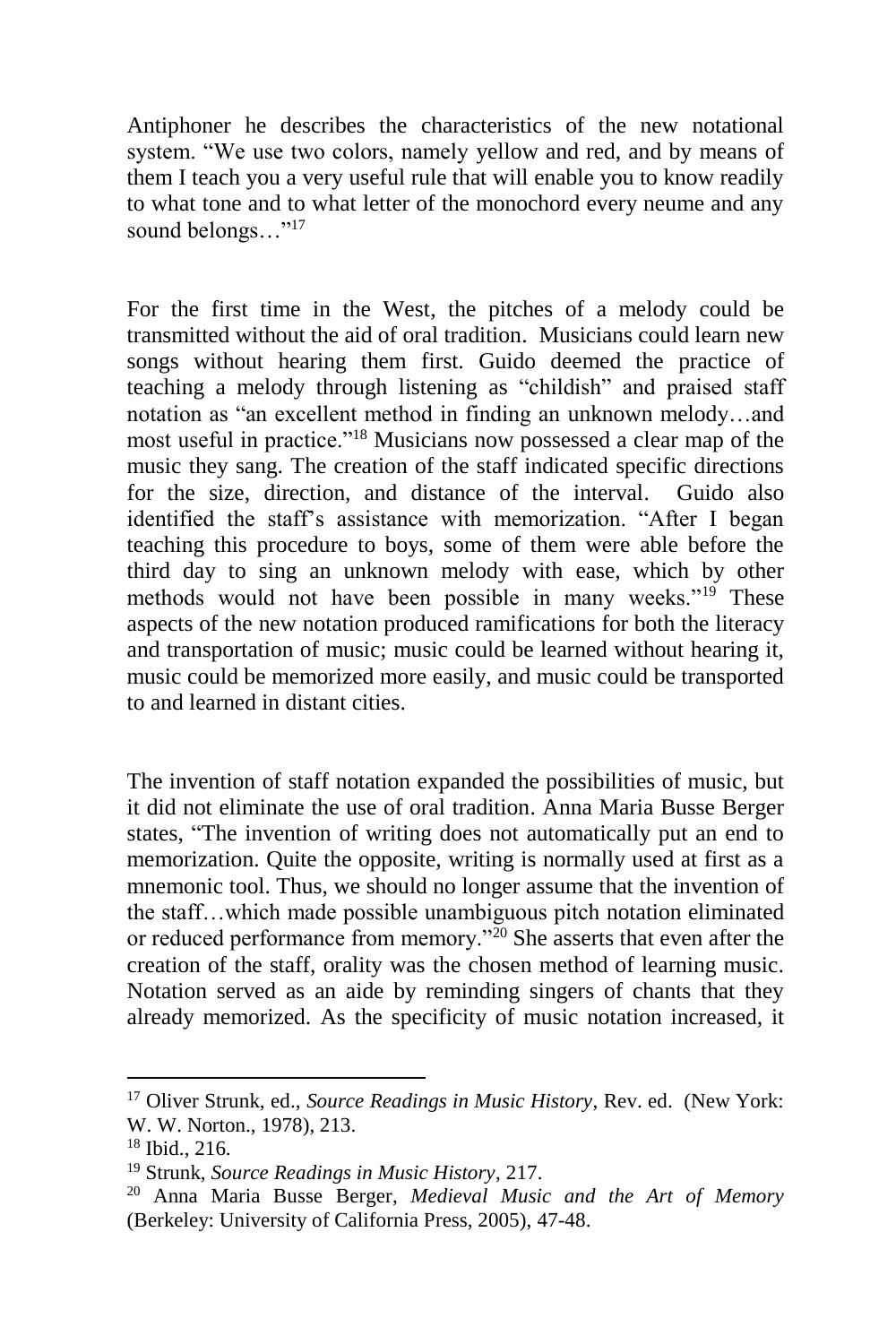did not radically replace the use of oral tradition. Instead, orality and music notation continued in complementary roles.

Up to this point in the evolution of music notation, each innovation developed methods to represent pitch, but pitch is only one dimension of music as a whole. Music involves the movement of sound through time and space; therefore, rhythm is an essential component to the formation of music. "Music, like poetry, is an art which exists only in the succession of time and consequently an organization of temporal motion is a fundamental requirement of both arts."<sup>21</sup> The notation of rhythm had been largely neglected, but according to Reverend Andrew Klarmann rhythm provides the essence of music. "Rhythm is the soul of a melody. Its presence endows the composition with life and unity."<sup>22</sup> Since the foundation of pitch notation was already well developed, focus in music notation shifted towards creating a functional rhythmic system.

The first standard form of rhythmic notation occurred with Notre Dame polyphony. Polyphony existed before Notre Dame, but in the late twelfth century scholars at the cathedral of Notre Dame in Paris sparked a musical revolution with "greater intensity and of more important consequences than that of any previous period."<sup>23</sup> The emerging practice of polyphony demanded a more specific type of rhythmic notation to clearly delineate between contrapuntal parts. Two exceptional composers at Notre Dame, Leoninus and Perotinus, are notable for their contributions to the evolution of music notation. 24 Their compilation and revision of a repertoire of polyphonic music systematized a method of rhythmic notation that would overtake western European music notation. According to William Waite, the notational forms developed and implemented by Leoninus and

<sup>21</sup> William Waite, *The Rhythm of Twelfth-Century Polyphony: Its Theory and Practice* (New Haven: Yale University Press, 1954)*,* 13.

<sup>22</sup> Klarmann, *Gregorian Chant.* 34.

<sup>&</sup>lt;sup>23</sup> Willi Apel, *The Notation of Polyphonic Music: 900-1600*, 5<sup>th</sup> ed. (Cambridge: Mediaeval Academy of America, 1953), 215.

 $24$  The identity and contributions of these men would remain unknown if it were not for the anonymous writings of an English theorist aptly entitled Anonymous IV who attributes the *Magnus liber organi* to Leoninus and Perotinus in his musical treatise written circa 1280. Haines, "Anonymous IV," 376-378.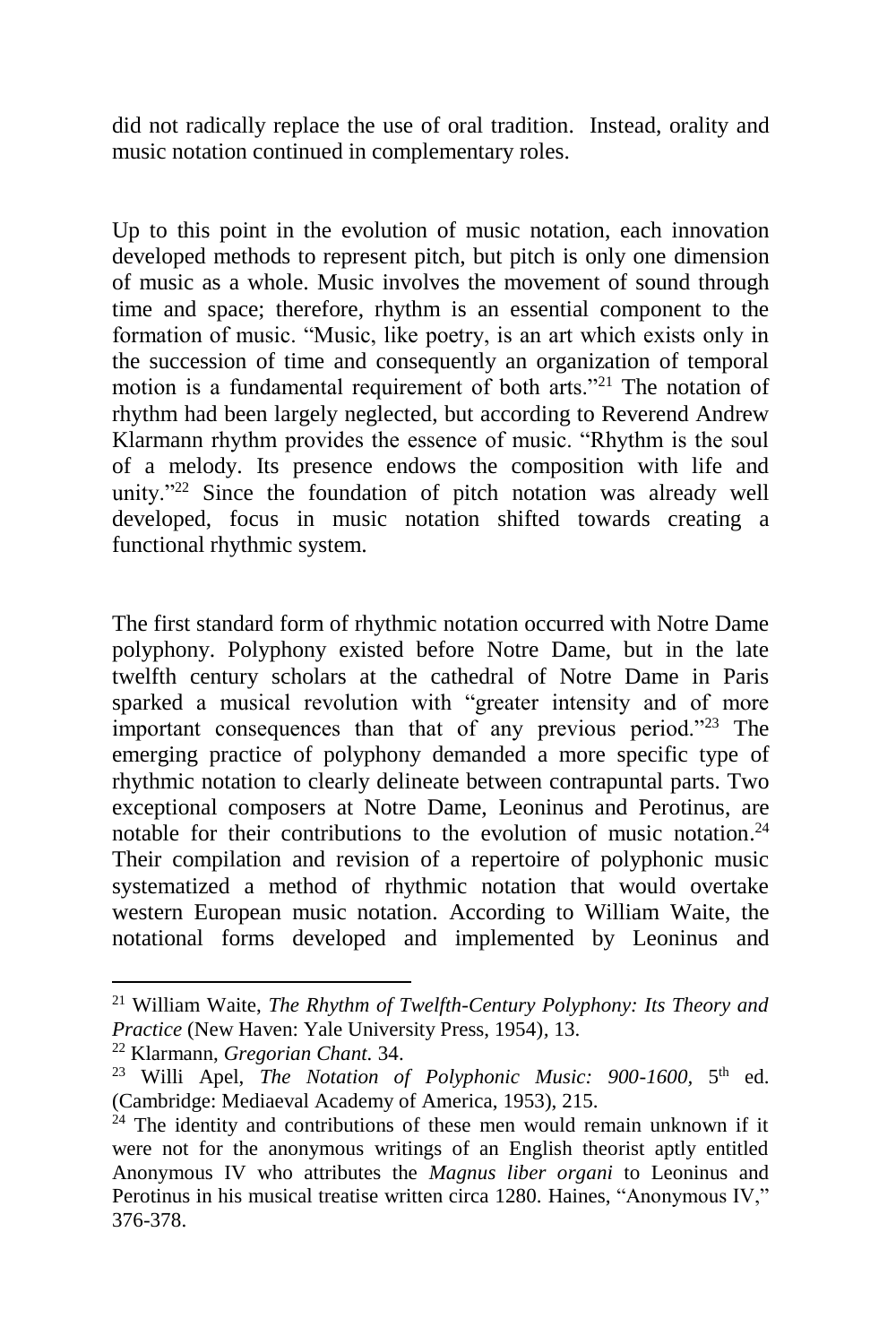Perotinus consisted of the most decisive developments in the history of music.<sup>25</sup> That declaration may overextend the eminence of Notre Dame. but the introduction of a rhythmic notational form perfectly complemented the rise in elaborate polyphonic music.

Leoninus greatly contributed to the evolution of music notation through the writing and compiling of the *Magnus liber organi.* Perotinus added to this accomplishment by revising and rewriting sections of the *Magnus liber*. For the first time in Western history, the *Magnus liber organi,* or *Great Book of Organum* incorporated not only pitch, but also rhythm. The rhythmic system used for the *Magnus liber organi* is a modal notational system based on modes of rhythmically organized music.<sup>26</sup> Modal notation, based on poetic meters, functions with only two values: short and long.<sup>27</sup> The short value is called *brevis* and the long value is called *longa*. <sup>28</sup> Patterns of the *brevis* and *longa* were arranged to form six rhythmic modes which came to be known as ligatures. The introduction of modal notation allowed for pitches to be placed into the division of time, but unlike contemporary forms of rhythmic notation, rhythmic modes are a quantitative form. "The unit of measurement in modern music is then a measure which consists of a fixed number of beats of equal duration …The basis of modal rhythm on the other hand is…a succession of notes of *varying* value."<sup>29</sup> There are no "fixed" beats in modal notation because individual rhythmic values are determined by their context, not by their innate character. Despite this fact, modal notation founded at Notre Dame by Leoninus and Perotinus provided the first innovation of a rhythmic system to organize and arrange polyphonic music.

Even at this point in the evolution of musical notation, orality still played an important role. There are three central manuscripts of the *Magnus liber organi* and vast differences exist between all three. This is evidence for oral transmission.<sup>30</sup> Berger asserts that "[m]emorization played a central role in all organum, discant, and counterpoint

 $\overline{a}$ 

<sup>25</sup> Waite, *The Rhythm of Twelfth-Century Polyphony: Its Theory and Practice*, 2-3.

<sup>26</sup> Rastall, *The Notation of Western Music,* 37.

<sup>27</sup> Ibid., 38.

<sup>28</sup> Apel, *The Notation of Polyphonic Music: 900-1600,* 220.

<sup>29</sup> Waite, *The Rhythm of Twelfth-Century Polyphony: Its Theory and Practice,* 13.

<sup>30</sup> Berger, *Medieval Music and the Art of Memory*. 1.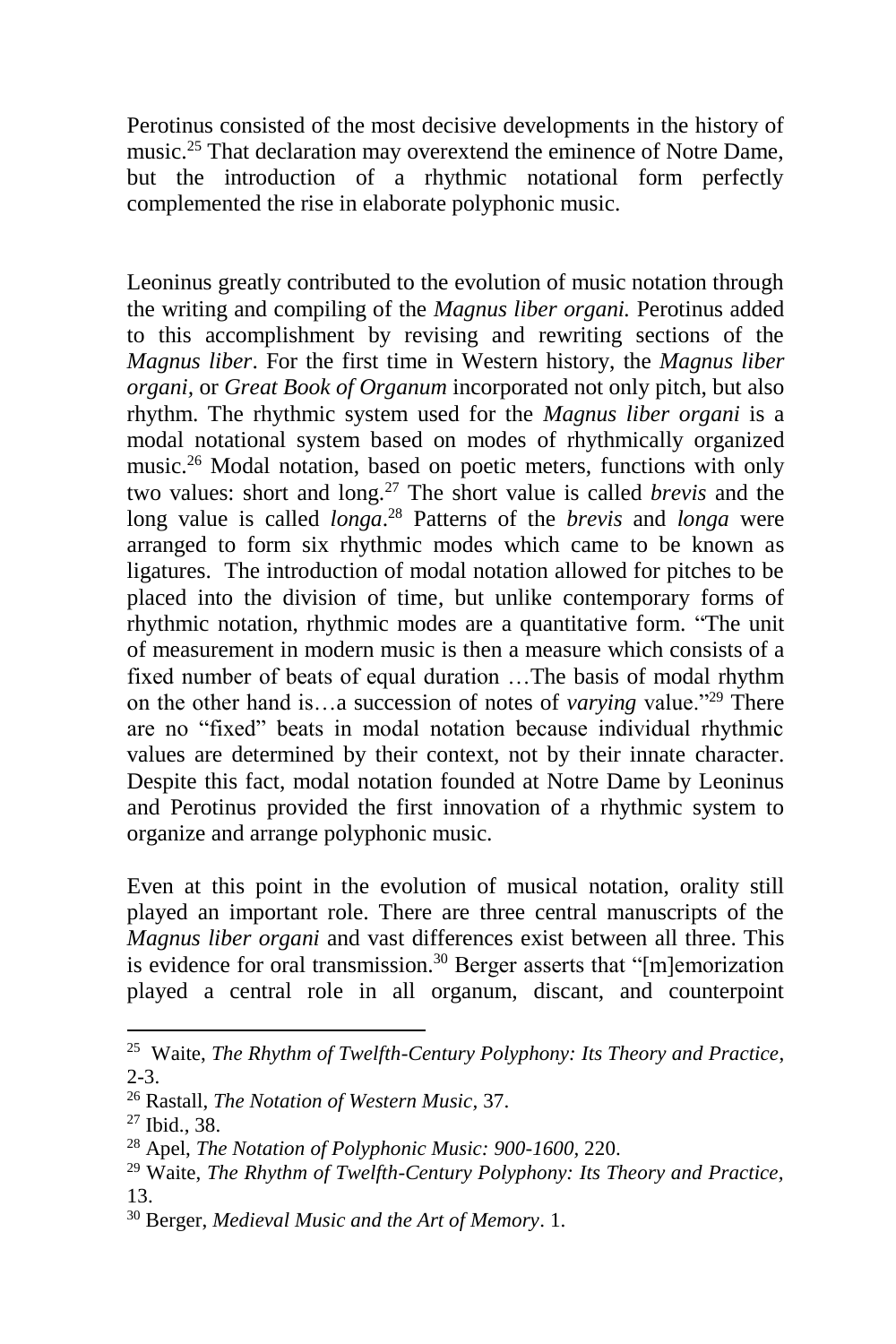treaties…all formulas were memorized and made their way to Notre Dame repertory."<sup>31</sup> As seen in earlier forms of notation, written music does not end oral tradition; instead it is used to aid memory. During the Notre Dame period notation and orality continued to coexist in a symbiotic relationship.

Franco of Cologne developed the next rhythmic innovation by building on the established modal system. Franco contributed to the evolution of music notation by assigning specific durational values to individual notes by different note shapes and creating the formal definition of a rest. <sup>32</sup> In Franco's musical treatise *Ars cantus mensurabilis,* written between 1260 and 1280, Franco defined the new system of longs, breves, and semibreves as three distinct units of sound duration and elevated the rest as an equal measurement of the omission of sound.<sup>33</sup> Since a note's value could be determined by its shape, Franconian notation eliminated the necessity of placing notes in ligature patterns. Carl Parrish states, "[t]his independence of the note symbols from the modes is the most important single feature of the Franconian system; it means that each note or ligature can unmistakably transmit a definite rhythmical significance by itself, rather than by its position in a note group."<sup>34</sup>

While the Franconian form of notation gave notes individual values instead of values based on context, notes were still dependent on the rules of perfection and imperfection. The long could be classified in three different ways: perfect, imperfect, and duplex. Rastall explains this concept. "A perfect l[ong] was that of three tempora [units of time]…a perfect l[ong] could be imperfected by a b[reve]."35 Therefore, depending on whether a breve preceded or followed a long, a long could either be perfect and worth three units of time or imperfect and worth two. To modern eyes the concept of perfect and imperfection appears strange and confusing, but the readers of this new form of notation understood how to interpret it. This could be compared to how modern musicians understand that a dot next to a note adds to the note

l

<sup>31</sup>Berger, *Medieval Music and the Art of Memory*. 156.

<sup>32</sup> Lloyd Ultan, *Music Theory: Problems and Practices in the Middle Ages and Renaissance*. (Minneapolis: University of Minnesota Press, 1977) 20-21.

<sup>33</sup> Strunk, *Source Readings in Music History*, 228-229.

<sup>34</sup> Parrish, *The Notation of Medieval Music*, 109.

<sup>35</sup> Rastall, *The Notation of Western Music,* 48.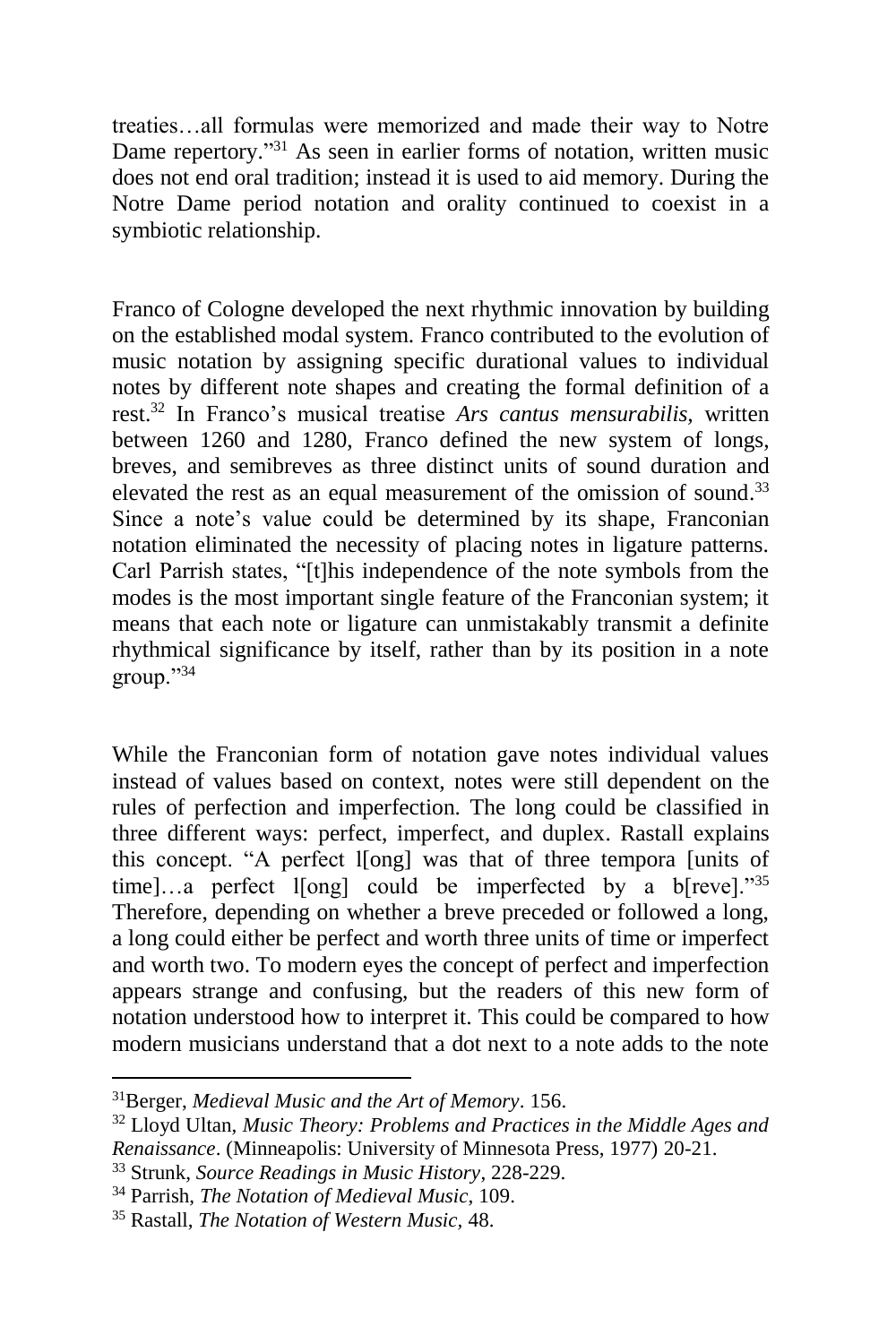half of its original value. Music must be read and understood within the context of its creation.

The Ars Nova period of the fourteenth century contributed significant innovations in music notation. Lloyd Ultan declares that the notional forms evolved here "provided the foundation for the developments that were to produce the notation still in use in the twentieth century.<sup>36</sup> The term for this period "Ars Nova" or "new art" derives from a treatise of the same name written by Philippe de Vitry, a leading figure in the evolution of a new rhythmic system.<sup>37</sup> Three main features characterize the Ars Nova period. The first involves the creation of the minim, a note value smaller than the semi-breve. <sup>38</sup> The second feature includes a greater specificity to the note divisions. The terms *modus, tempus,* and *prolation* describe the division between the long, breve, and semibreve.<sup>39</sup> Each term could denote either a perfect or imperfect, which essentially meant a division or three or two. Figure 1 illustrates the relationship between the terms and the note values they described.

| Modus    | Perfect                        | $(\bullet)$   | $\equiv$       | (ddd)    |
|----------|--------------------------------|---------------|----------------|----------|
|          | Imperfect $\bigcap$ $\bigcirc$ |               | $\equiv$       | (له لم)  |
| Tempus   | Perfect                        | . (d)         | $=$            | (ل ل ل)  |
|          | Imperfect $\bullet$ (d)        |               | $\blacksquare$ | (له لم)  |
| Prolatio | Perfect                        | $\bullet$ (J) | $=$            | $+11(1)$ |
|          | Imperfect $\bullet$ (J)        |               |                |          |

Figure 1. Ars Nova Note Vales and Relationships <sup>40</sup>

 $\overline{\phantom{a}}$ 

 $40$  Ibid., 62, example 5.1.

<sup>36</sup> Ultan, *Music Theory: Problems and Practices in the Middle Ages and Renaissance*, 73.

<sup>37</sup> Ibid., 61.

<sup>38</sup> Apel, *The Notation of Polyphonic Music: 900-1600,* 338-339.

<sup>39</sup> Ultan, *Music Theory: Problems and Practices in the Middle Ages and Renaissance*, 62.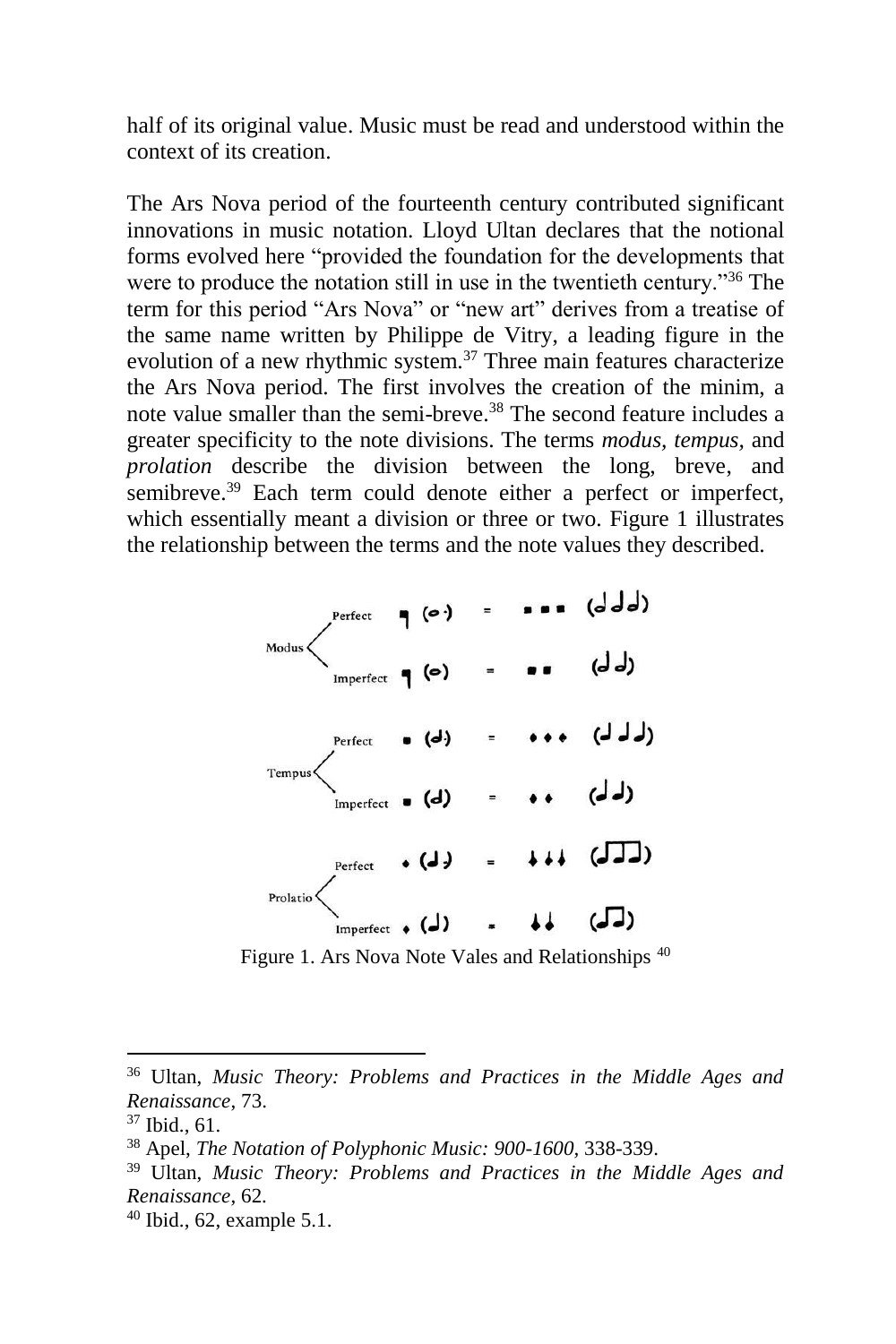The third feature consists of the relationships for note groupings. The four principal relationships were called prolations. Important key phrases with this system are tempus, major, and minor. Tempus refers to the division of the breve into semibreves while major and minor prolations describe the division of the semibreve into the minim.<sup>41</sup> The following chart demonstrates and summarizes the groupings.



Figure 2. The Four Prolations<sup>42</sup>

The innovations during Ars Nova provided an excellent stepping stone towards modern notation. Ultan contends, "[t]he significance of notation developments during this period cannot be underestimated, for they provided the premises for the notation for the following six hundred years."43

The increasing specificity of both Franconian and Ars Nova notation led to an interesting development in the relationship between notation and oral tradition. Since an exact notation for both pitch and rhythm resulted from these two periods, oral tradition was no longer necessary to teach a song. Now the representation of music on paper allowed for the exact oral replication and recreation of music. Berger states, "[a

 $\overline{a}$ 

<sup>41</sup> Ultan, *Music Theory: Problems and Practices in the Middle Ages and Renaissance*, 63.

 $42$ Ibid., example 5.2.

<sup>43</sup> Ultan, *Music Theory: Problems and Practices in the Middle Ages and Renaissance*, 74.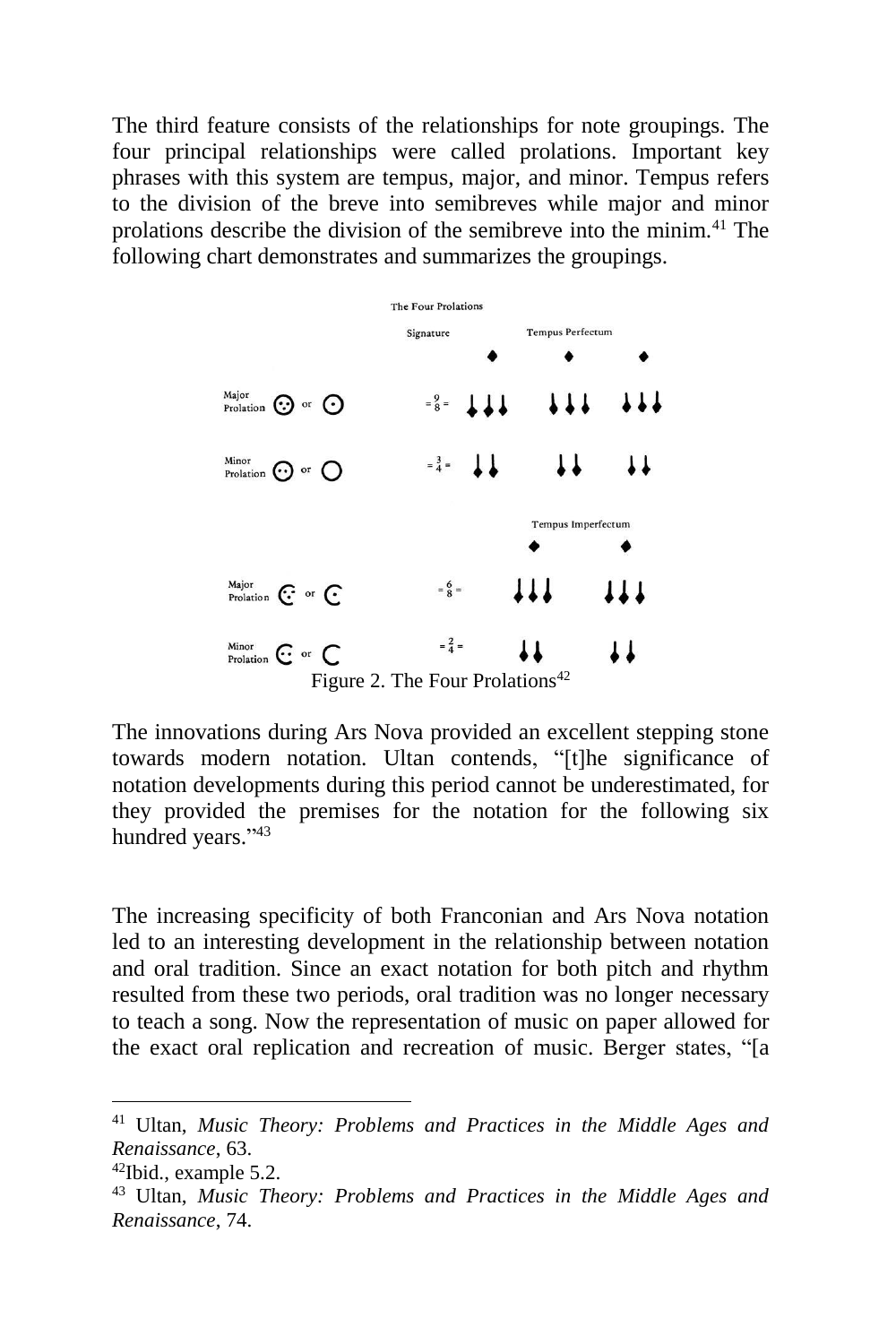point] that is relevant to us is that only writing made verbatim memory possible. Oral societies are less interested in exact repetition and more in re-creation of texts."<sup>44</sup> Oral tradition complemented early forms of notation by supplementing information that notation did not contain. Now music notation complemented the oral tradition by enabling exact recall. The increased amount of encoded information in notation did not eliminate the oral tradition, but changed the way that memorization and orality were implemented.

Early forms of music notation appear vague and indefinite according to modern standards, but the notations of each period led to successful performances. While earlier musicians did not possess the precise forms of notation used today, contemporary musicians do not possess the bank of memorized music attained by early musicians. The amount of music memorized by these musicians is nearly unfathomable. The total amount of music from the Mass and Office Proper could be seventy-five to eighty hours of music; this equals a selection of Beethoven's instrumental works and the complete Wagnerian canon. The context of early music notation defined its function within each musical period. Music notation cannot be separated from oral tradition with which it collaborated nor can it be compared to modern forms of notation. Kivy affirms this statement. "[Trying to realize Medieval notation with modern rules and conventions] is like putting a dinosaur in Times Square and concluding that it is ill-adapted for survival."<sup>45</sup> Just as the dinosaur was never meant to exist in Times Square, older notation is not meant to be evaluated through the scope of modern requirements. Kivy continues this idea.

> Under the rules and conventions of modern musical practice, *of course* [early notation] does not fully determine a performance, note-for-note. In that conceptual scheme it appears hopelessly vague in comparison with the score of a Brahms symphony. In its own practice, however, it is neither vague or imprecise. Within the conceptual apparatus of musical institutions which is served, it provides just what the

<sup>44</sup> Jack Goody, *The Interface between the Written and the Oral,* 85, quoted in Berger, *Medieval Music and the Art of Memory*, 82.

<sup>45</sup> Peter Kivy, *New Essays on Musical Understanding,* (Oxford: Clarendon Press, 2001), 13.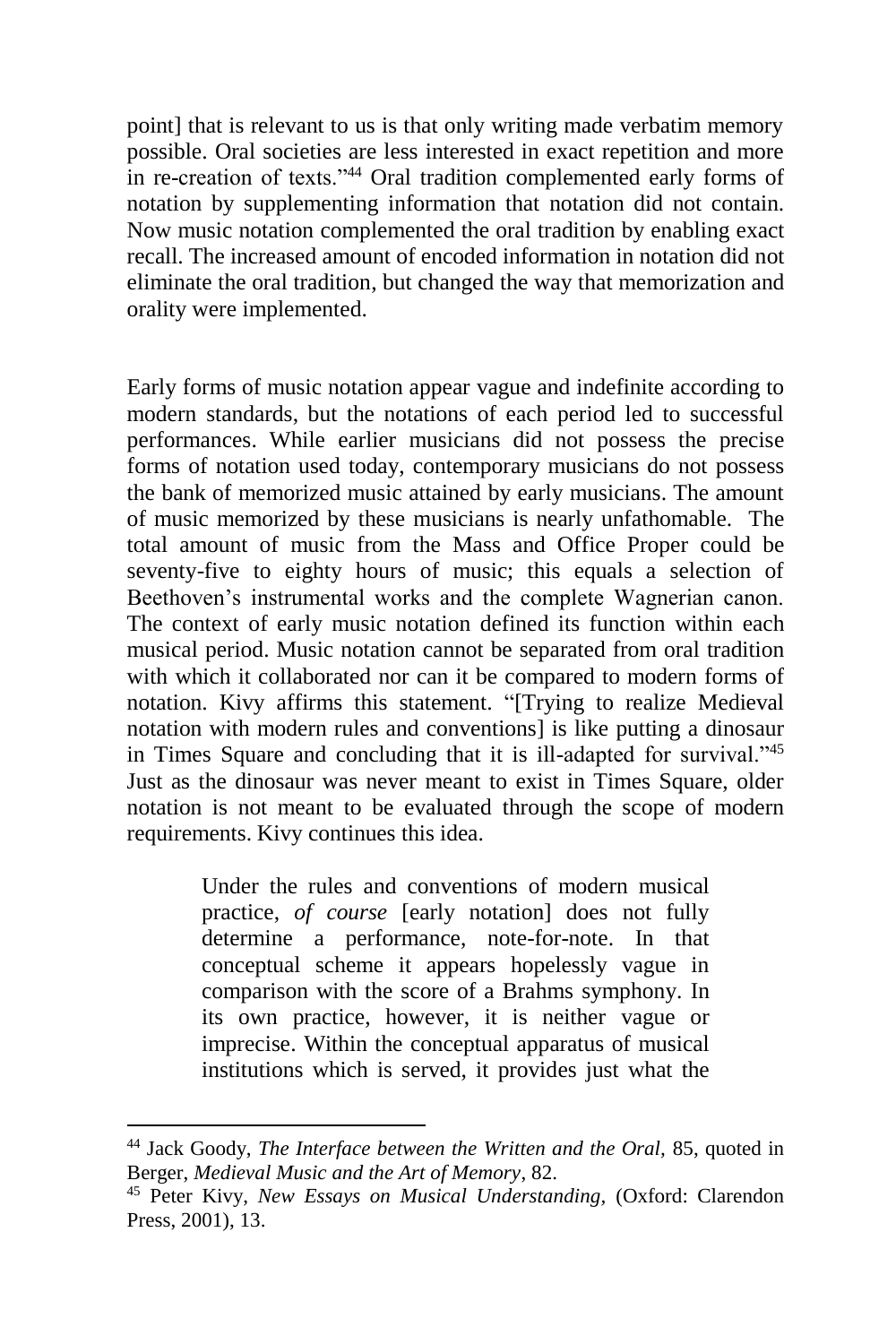modern symphonie score does for ours: it gives all of the information a musician sees himself as requiring for a correct sonic realization. In his eyes it fully determines performance.<sup>46</sup>

Early music notation fulfilled the needs for which it was created. Also, notation served different purposes in each period making it impossible to deem one form less sufficient than another. Forms progressed and alterations were made when a current form was found lacking. Therefore the story of music notation is not a progression from inferior to superior, but the enfolding of a series of innovations, an evolutionary process of creation and modification.

# Bibliography

- Apel, Willi. *The Notation of Polyphonic Music: 900-1600*. 5<sup>th</sup> ed. Cambridge: Mediaeval Academy of America, 1953.
	- . *Gregorian Chant.* Bloomington: Indiana University Press, 1966.
- Berger, Anna Maria Busse. *Medieval Music and the Art of Memory*. Berkeley: University of California Press, 2005.
- Borroff, Edith, ed. *Notations and Editions.* Dubuque, IA: W. C. Brown, 1974.
- Boynton, Susan. "Orality, Literacy, and the Early Notation of the Office Hymns." *Journal of the American Musicology Society*  56, no. 1 (2003): 99-168. doi: 10.1525/jams.2003.56.1.99
- Goody, Jack. *The Interface between the Written and the Oral: Studies in Literacy, the Family, Culture and the State.* Cambridge: Cambridge University Press, 1987.
- Haines, John. "Anonymous IV as an Informant on the Craft of Music Writing." *Journal of Musicology* 23, no.3 (2006): 375-425. http://www.jstor.org/stable/10.1525/jm.2006.23.3.375.

<sup>46</sup> Peter Kivy, *New Essays on Musical Understanding,* (Oxford: Clarendon Press, 2001), 13.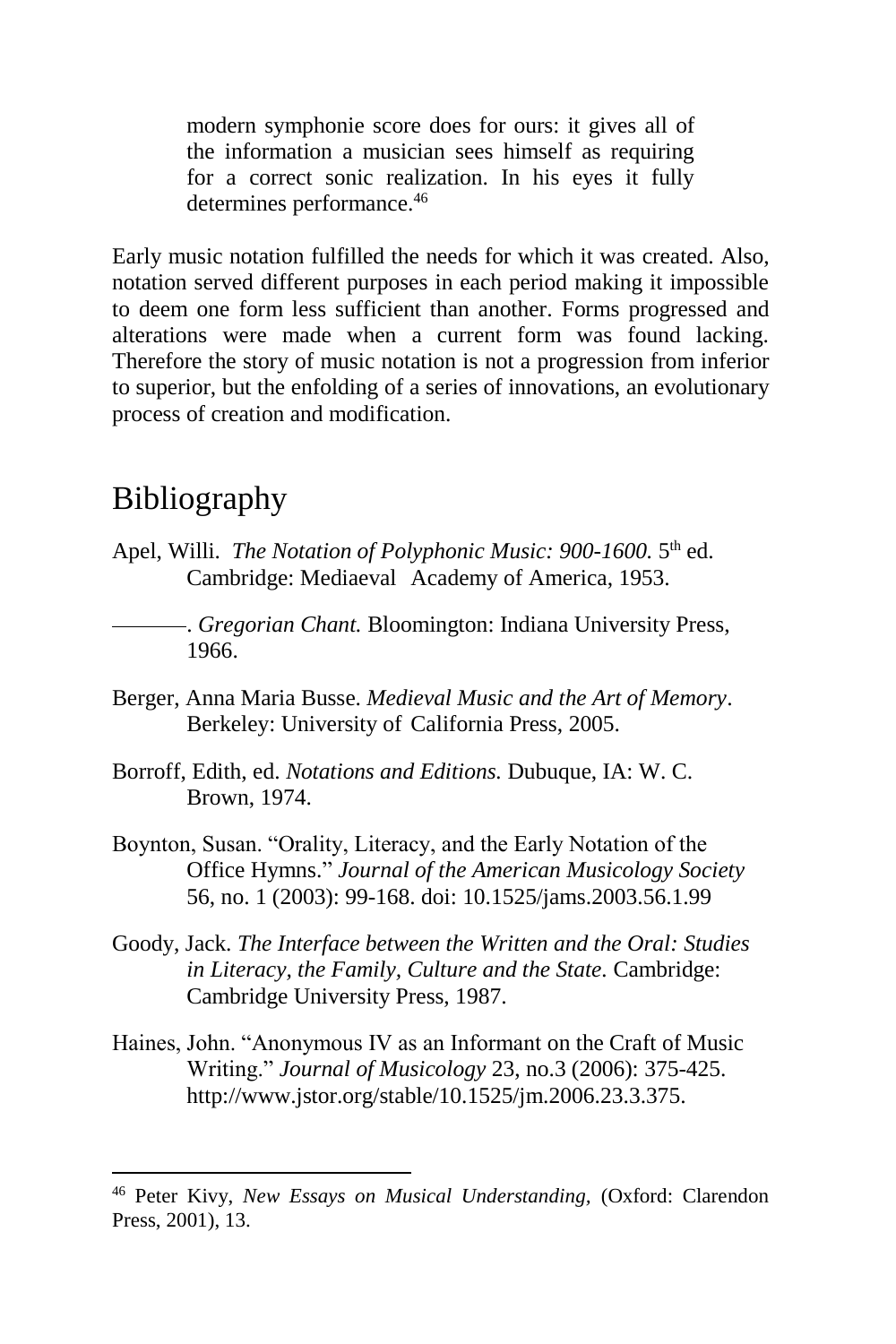- Hornby, Emma. "The Transmission of Western Chant in the 8th and 9th Centuries: Evaluating Kenneth Levy's Reading of the Evidence." *Journal of Musicology* 21, no. 3 (2004): 418- 457. doi: 10.1525/jm.2004.21.3.418.
- Hughes, Dom Anselm, ed. *Early Medieval Music up to 1300.* London: Oxford University Press, 1954.
- Kivy, Peter. *New Essays on Musical Understanding.* Oxford: Clarendon Press, 2001.
- Klarmann, Andrew. *Gregorian Chant: A Textbook for Seminaries, Novitiates and Secondary Schools.* Toledo: Gregorian Institute of America, 1945.
- Levy, Kenneth. "On the Origin of Neumes." *Early Music History* 7. (1987): 59-90. http://www.jstor.org/stable/853888.
- Palisca, Claude, ed. *Hucbald, Guido, and John on Music: Three Medieval Treatises.* Translated by Warren Babb. New Haven: Yale University Press, 1978.
- Parrish, Carl. *The Notation of Medieval Music.* New York: W. W. Norton, 1957.
- Rastall, Richard. *The Notation of Western Music: An Introduction.* New York: St. Martin's Press, 1982.
- Strunk, Oliver, ed. *Source Readings in Music History*. Rev. ed. New York: W. W. Norton, 1998.
- Szendrei, Janka. "The Introduction of Staff Notation into Middle Europe." *Studia Musicologica Academiae Scientiarum Hungaricae* T. 28, Fasc.1/4 (1986): 303-319. http://www.jstor.org/stable/902429
- Tillyard, H. J. W. "The Problem of Byzantine Neumes." *Journal of Hellenistic Studies* 41 (1921): 29-49. http://www.jstor.org/stable/624795
- Treitler, Leo. "The Early History of Music Writing in the West." *Journal of the American Musicological Society* 35, no. 2 (1982): 237-279. doi: 10.2307/831146.